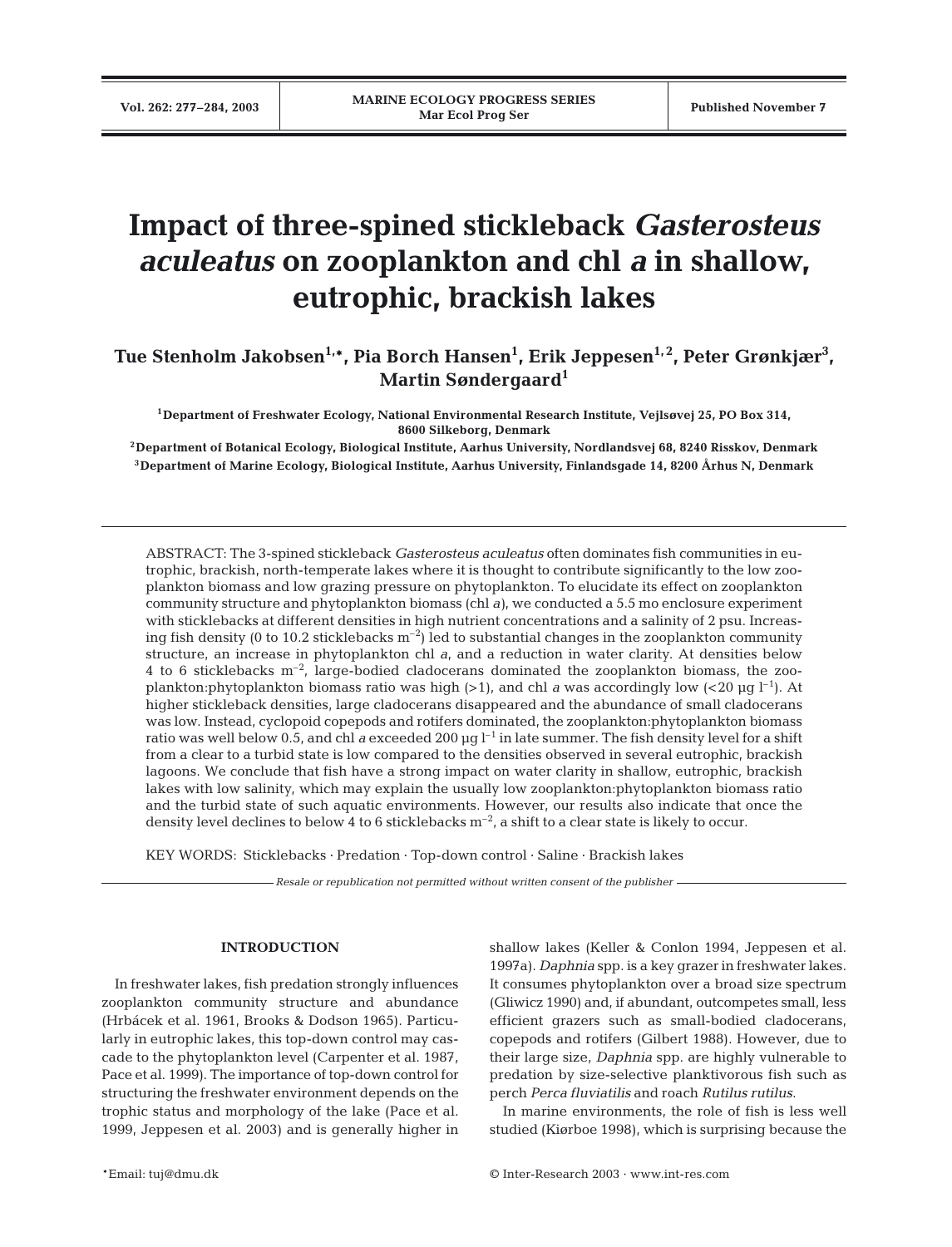fisheries yield per unit of phytoplankton production is 5 to 10 times higher than in freshwater systems (Rudstam et al. 1994). A few studies have illustrated strong effects of fish on zooplankton dynamics. For example, zooplankton biomass in the subarctic Pacific was high in years with low abundance of pink salmon *Oncorhynchus gorboscha*, and low in years of high salmon abundance, apparently with cascading effects on phytoplankton (Shiomoto et al. 1997). Likewise, zooplanktivorous herring *Clupea harengus* and sprat *Sprattus sprattus* affected the zooplankton community structure in the shallow areas of the Baltic Sea (Hansson et al. 1990, Rudstam et al. 1992). However, evidence of clupeid top-down control in the Baltic Sea is ambiguous, as interannual variability of zooplankton abundance did not relate significantly to fish density at 3 selected stations (Möllmann & Köster 1999), perhaps because they also included deeper parts of the sea for sampling. Calanoid copepods are the key zooplankton grazers in marine systems (Kiørboe 1998), but in well-mixed shallow estuarine waters, mussels may also be important filter feeders that help maintain low chl *a* concentrations, even in nutrient-enriched systems (Møhlenberg 1995, Haaner & Rodhe 2000).

North European brackish lakes with intermediate salinities (2 to 8 psu) differ in structure from freshwater lakes and marine systems. They are often species-poor, and large-bodied mussels are typically absent (Moss 1994). At low salinities, cladocerans may potentially be important grazers (Jeppesen et al. 1994). However, many cladocerans, particularly daphnids, typically disappear at salinities >3 to 4 psu (Jeppesen et al. 1994, Moss 1994), and are replaced by rotifers and calanoid copepods such as *Eurytemora affinis* and *Acartia tonsa*. Zooplankton grazing on phytoplankton in eutrophic brackish lakes is markedly lower than in comparable freshwater lakes, which has been attributed to higher top-down control by fish and invertebrate predators, including sticklebacks *Gasterosteus aculeatus* and *Pungitius pungitius*, and mysids *Neomysis integer* (Jeppesen et al. 1994, 1997b). Even though the diet of sticklebacks also includes mysids, these 2 species can co-exist, because sticklebacks only consume small specimens of mysids, while the predation pressure on gravid females is low (Søndergaard et al. 2000). Furthermore, as sticklebacks primarily prey on large-bodied zooplankton and mysids on small-bodied zooplankton (Williams & Delbeek 1989, Pont et al. 1991, Aaser et al. 1995), and as they both have more than 1 cohort per year, the predation pressure on zooplankton remains continuously high in nutrient-rich brackish lakes (Søndergaard et al. 2000).

To elucidate the structuring role of fish in brackish lakes, we conducted a mesocosm experiment in nutrient-enriched enclosures at low salinity (2 psu). We examined changes in zooplankton communities and phytoplankton biomass (chl *a*) at different densities of 3-spined stickleback. Our aims included the identification of a fish density below which zooplankton escape top-down control and generate a clearwater state in brackish lakes with low salinity.

# **MATERIALS AND METHODS**

**Experimental design.** The experiment was carried out from 3 May to 27 September 2000, in the slightly brackish (0.5 psu) Lake Kogleakssøen located in the conservation area and bird sanctuary of Vejlerne, Northern Jutland, Denmark. A wooden platform was constructed with additional poles on both sides as attachments to the enclosures. Twelve enclosures with a diameter of 1.2 m were placed at a depth of 70 to 80 cm. Each enclosure, consisting of a clear polyethylene tube, was kept open to the sediment. The top of the tube was attached to a plastic hoop and the tube was wrapped around a metal cylinder which was forced into the sediment. The plastic hoop was suspended approx. 30 cm above the water's surface, between 4 wooden poles, using elastic connectors. As the enclosures were filled with water, a net was held underneath them to prevent fish entrance. The net was removed again when the enclosures had reached the sediment. A net to ward off birds was permanently suspended over each enclosure. The salinity was adjusted to 2 psu by adding 6.71 kg NaCl, 2.09 kg  $MgSO<sub>4</sub>$ , 7 H<sub>2</sub>O and 9.68 g NaHCO<sub>3</sub> dissolved in 30 l of water from the lake to each enclosure while stirring with a paddle and monitoring the salinity. To allow colonisation of a plankton community adapted to the newly adjusted salinity, the enclosures were inoculated with sediment and water samples from nearby brackish and saline waters on 5 May. On 10 May, nutrients (Ca  $[NO<sub>3</sub>]_{2}$ , 4  $H_2O$  and  $Na_2HPO_4$ , 7  $H_2O$ ) were added, yielding an initial concentration of 3.5 mg N  $l^{-1}$  and 0.4 mg P  $l^{-1}$ . A high nutrient level was chosen to avoid nutrient limitation of phytoplankton growth. Salinity was checked and adjusted on each sampling date. Male 3-spined sticklebacks *Gasterosteus aculeatus* were caught in nearby brackish (1.6 to 3.5 psu) waters, weighed, measured (average weight 1.7 g, SD 0.3; average length 5.8 cm, SD 0.4), and stocked in the enclosures at a density gradient of 0, 1, 2, 4, 8 and 16 sticklebacks per enclosure (referred to as F0 to F16). Experiments were carried out in duplicate, so enclosures of each density were replicated. Salinity was mistakenly raised too high in one of the enclosures with 4 fish, and it was therefore excluded from the analysis.

**Sampling and processing.** Weekly samplings were conducted from 16 May to 14 June, and then every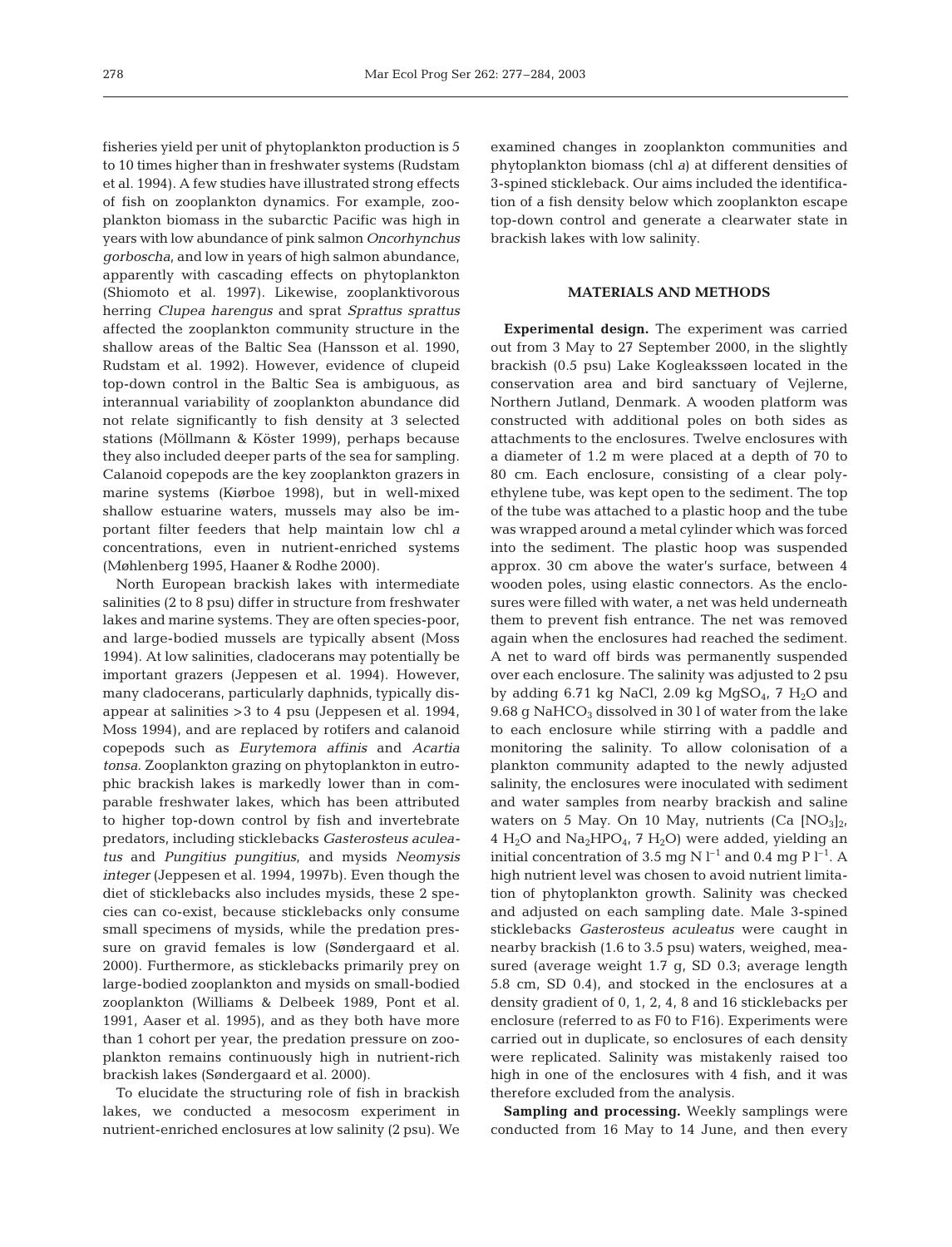2 wk until 20 September. A tube sampler was used for zooplankton samplings (length =  $1.85$  m, depth =  $7 \text{ cm}$ , with a closing device at the bottom). In each enclosure, the sampling was conducted at 5 stations along a transect. The water was mixed in a barrel, and a 2 to 5 l subsample filtered onto a 50 µm filter. The zooplankton were immediately preserved in Lugol's solution for identification in the laboratory.

Water samples were collected in acid-washed glass bottles for determination of chl *a* and nutrients. To measure water transparency, we used a Schnell's tube, which consists of a small disc lowered into a metallic tube filled with the water to be analysed. This was used because the Secchi depth occasionally reached the sediment surface. Schnell depth *(x)* was converted to Secchi depth *(y)* from the regression obtained in this study:  $y = 1.64x + 7.9$ ,  $r^2 = 0.80$ ,  $n = 101$ . Temperature and salinity were measured after gently stirring water in the enclosures with a paddle. Water depth was measured and macrophytes were continuously removed throughout the experimental period with a hoe (to remove *Myriophyllum spicatum* L.) or a sieve (to remove *Lemna minor* L.) to ensure comparable conditions in all enclosures.

Cladocerans and adult copepods were identified to species, and rotifers identified to genus level. Nauplii and copepodites were classified as cyclopoids or calanoids. If subsampling was conducted, it included at least 75 individuals of the most common species or genera (Hansen et al. 1992). Cladoceran length was measured using a digital picture from a stereomicroscope. Twenty-five individuals of each species were measured from the base of the tail spine to the top of the head. Cladoceran biomass was determined using established length/weight relationships (Hansen et al. 1992). Standard values of length and biomass for each

copepod species, copepodites and nauplii were taken from Jensen et al. (1996). Rotifer length was measured on 25 individuals and biomass determined using length/weight relationships obtained from Hansen et al. (1992). Chl *a* was calculated spectrophotometrically following extraction with ethanol (Jespersen & Christoffersen 1987). For determination of the zooplankton:phytoplankton ratio, chl *a* was converted to phytoplankton dry weight using a chl *a*:C ratio of 30 and a dry weight (DW):C ratio of 2.2 (Jeppesen et al. 1994). Total phosphorus (TP) was determined after persulphate digestion (Koroleff 1970) and total nitrogen (TN) after potassium persulphate digestion (Solórzano & Sharp 1980).

**Fish density.** If observed, dead fish were replaced at each sampling date. From 5 to 17 July, a markrecapture experiment was conducted according to Mortensen et al. (1990) using Breder traps, gill nets (width =  $6.25$  mm) and a landing net (diameter =  $60$  cm). Despite the replacement of dead fish, stickleback density was reduced in both F16 replicates to approximately 6 fish (Table 1). In the other enclosures, fish mortality was not as high, reaching up to 50% in an F2 and F4 enclosure (Table 1). Original fish densities were restored in all enclosures by 27 July. On 26 September, the remaining fish were captured by repeated use of the landing net.

**Statistical analyses.** The effects of fish density on water clarity, chl *a* and zooplankton biomass and composition were assessed by regression analysis. Percentages were arcsin-transformed and all other values ln-transformed to stabilise variance. Data are integrated from 31 May to 20 September, i.e. the first 2 wk were considered an acclimatisation period and omitted. Because of the changing fish densities through mortality and re-stocking, we used a timeweighted average for the integrated period.

## **RESULTS**

Average temperature in the enclosures was 15.7°C during the study period (highest in mid-June at 23.2°C, and lowest in late September at 11.1°C). The average depth ranged between 66 and 78 cm, being lowest in late August and highest in late May. Salinity averaged 2.0 psu (SD 0.2 psu), TP averaged 1.50 mg  $l^{-1}$  (SD 0.59 mg l<sup>-1</sup>) and TN averaged 4.2 mg l<sup>-1</sup> (SD 1.6 mg l<sup>-1</sup>).

No significant differences were found in chl *a* among the enclosures on the first sampling date. A significant positive correlation between fish density and chl *a* was

Table 1. *Gasterosteus aculeatus.* Survey of stocked and recaptured stickleback in the different enclosures during the experiment. The calculated timeweighted averages are used in regression analyses. Enclosures F0 to F16 refer to fish densities of 0 to 16, respectively. Experiments were performed in duplicate

| Enclosure       | 7 May    | 17 Jul         | 26 Jul   | 26 Sep | Stocked Recaptured Restocked Recaptured Time-weighted<br>average |
|-----------------|----------|----------------|----------|--------|------------------------------------------------------------------|
| F <sub>0</sub>  |          |                |          |        |                                                                  |
| F1              |          |                |          |        |                                                                  |
| F <sub>2</sub>  | 2        |                |          |        | 1.3<br>1.6                                                       |
| F4              |          | $\mathfrak{D}$ |          |        | 2.9                                                              |
| F <sub>8</sub>  | 8<br>8   | 8<br>8         | 8<br>8   | 3<br>6 | 6.9<br>7.6                                                       |
| F <sub>16</sub> | 16<br>16 | 6<br>6         | 16<br>16 |        | 9.4<br>10.2                                                      |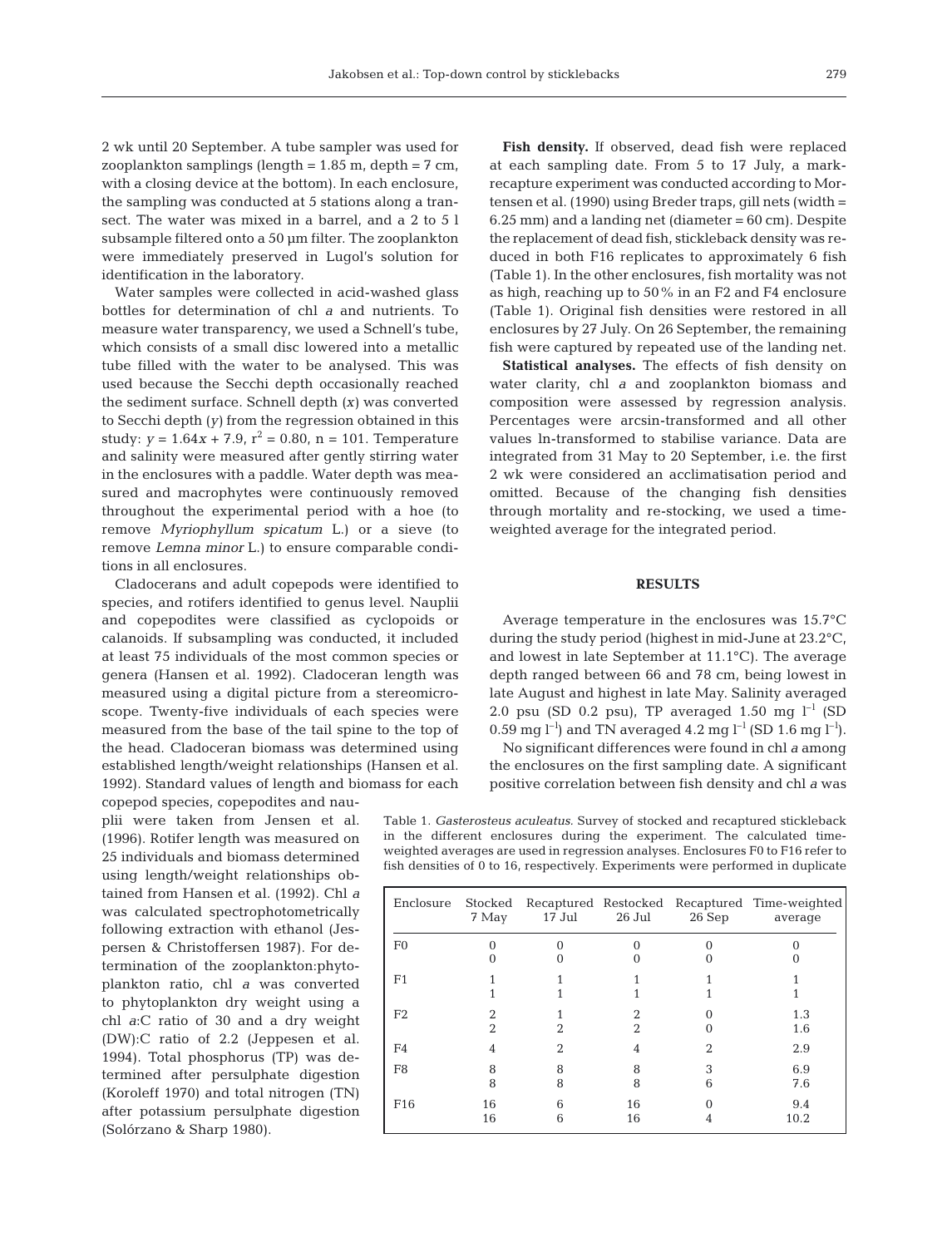

Fig. 1. Regression analysis of  $\mu$ g chl *a* l<sup>-1</sup> ( $\bullet$ ), Secchi depth in cm (O) and zooplankton:phytoplankton ratio (squares) subject to different stickleback *Gasterosteus aculeatus* densities. Dependent variables are  $log_e$ -transformed

recorded, whereas Secchi depth decreased with increasing fish density (Fig. 1). The zooplankton: phytoplankton ratio was negatively correlated with fish density.

Total zooplankton biomass was not correlated with fish density (Fig. 2). However, the biomass of largebodied cladocerans was negatively correlated with fish density; small-bodied cladoceran biomass, copepod biomass and rotifer biomass correlated positively with fish density.

The cladoceran community comprised small- *(Chydorus sphaericus*, mean length 0.3 mm; *Ceriodaphnia* sp*.,* mean length 0.6 mm) and large-bodied cladocerans *(Daphnia pulex*, *D. hyalina*, *D. galeata*, mean length 1.2 mm; *D. magna,* mean length 1.9 mm; *Simocephalus vetulus*, mean length 1.5 mm). Average cladoceran size decreased significantly with increasing fish density (Fig. 3). The relative contribution of large-bodied species correlated weakly or not at all with fish density. However, the contribution of the small-bodied cladoceran *Chydorus sphaericus* constituted a larger part of the cladoceran community at higher fish densities, which was a significant positive correlation (Fig. 3).

The large-bodied copepod *Megacyclops viridis* (mean length of adult females = 1.1 mm) correlated negatively with fish density, whereas the small-bodied copepod *Mesocyclops leukartii* (mean length of adult  $f$ emales =  $0.6$  mm) correlated positively (Fig. 4). However, other copepod species, such as *Cyclops vicinus*, *Eucyclops serrulatus* and *Eurytemora affinis*, showed no correlation with fish density.

The relative distribution of different stages of copepods correlated with fish density. The abundance of advanced stages of copepods and adults had a signifi-

cant positive correlation with fish density, whereas nauplii decreased at higher fish densities (Fig. 5). Fish density had no effect on the biomass of adult copepods; biomass of copepodites and nauplii, however, was positively correlated with fish density.

Rotifer species composition failed to show a clear relationship to fish density (Fig. 6), although *Polyarthra* sp. showed a weak positive correlation to increasing density.

#### **DISCUSSION**

Our results suggest that sticklebacks at high density can exert strong top-down control on zooplankton



Fig. 2. Regression analysis of total zooplankton biomass, large cladoceran biomass, small cladoceran biomass, copepod biomass and rotifer biomass subject to different stickleback *Gasterosteus aculeatus* densities. All biomasses are given as  $log_e$ -transformed µg  $l^{-1}$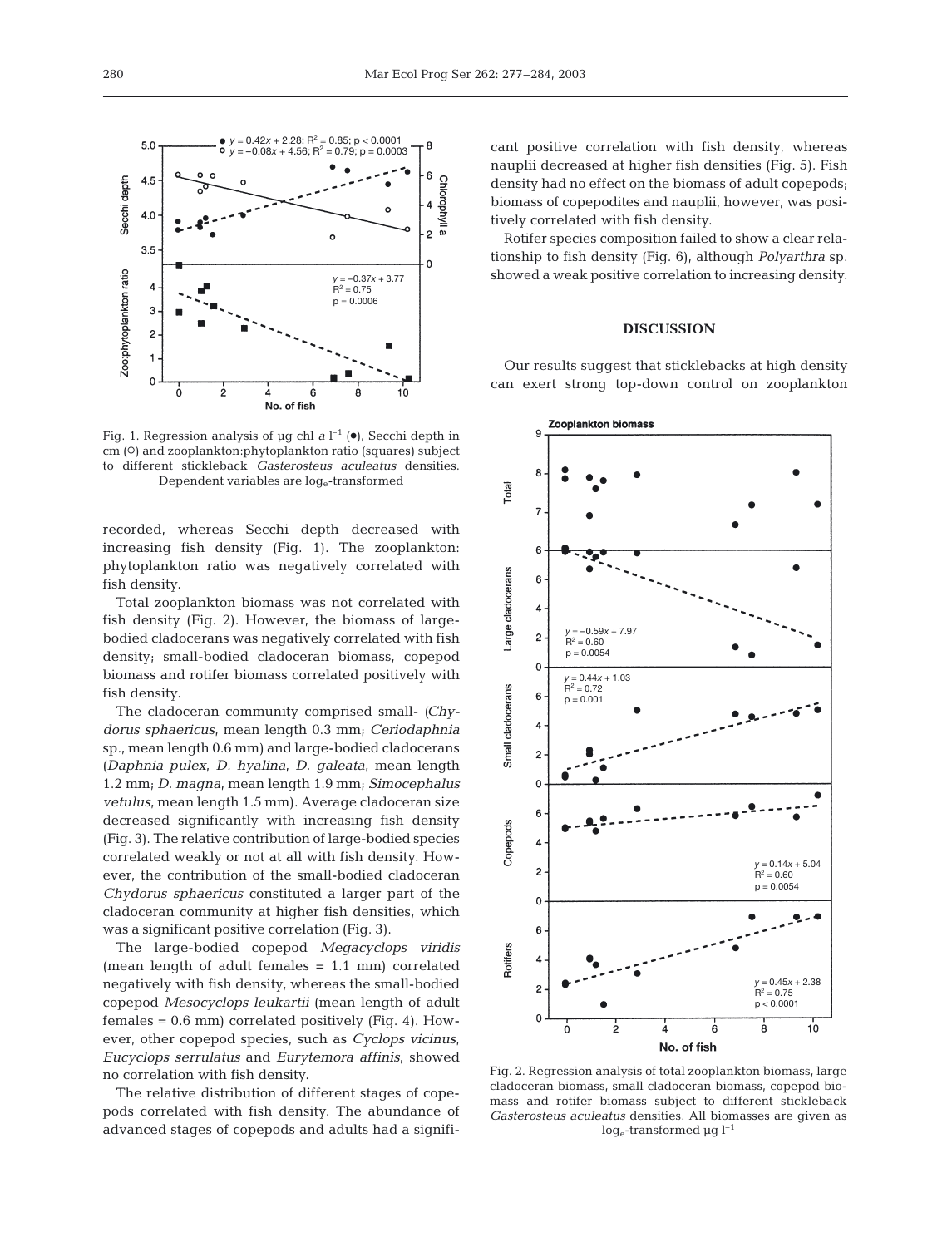

Fig. 3. Regression analysis of cladoceran size and relative distribution of *Daphnia* spp., *D. magna*, *Simocephalus vetulus*, *Ceriodaphnia* sp. and *C. sphaericus* subject to different stickleback *Gasterosteus aculeatus* densities. Cladoceran size data are given as loge-transformed µm and relative distribution data are arcsin-transformed percentages

community structure and cause a cascading effect on phytoplankton biomass. At fish densities below  $4 \text{ m}^{-2}$ , large-bodied cladocerans and copepods dominated the zooplankton community. Rotifer biomass was depressed, as is also seen in freshwater lakes (Gilbert & Stemberger 1985, Lampert & Rothhaupt 1991), most



Fig. 4. Regression analysis of relative distribution of *Megacyclops*, *Cyclops vicinus*, *Mesocyclops leukartii*, *Eucyclops serrulatus* and *Eurytemora affinis* subject to different stickleback *Gasterosteus aculeatus* densities. Dependent variables are arcsin-transformed percentages

likely reflecting exploitative competition by *Daphnia* spp. (May & Jones 1989) and mechanical (Gilbert 1988) and chemical interference (Conde-Porcuna 1998). In addition, the zooplankton:phytoplankton ratio exceeded 1, which is indicative of a high grazing pressure on phytoplankton (Jeppesen et al. 2002) and, accordingly, chl *a* was low  $(*20* \mu g l^{-1})$  despite high nutrient concentrations.

A marked shift to a turbid state with high chl *a* and low Secchi depth occurred at higher fish densities  $(>6$  ind. m<sup>-2</sup>). Large-bodied cladocerans, which are highly vulnerable to stickleback predation (Pont et al. 1991, Stephen et al. 1998), almost disappeared. Small-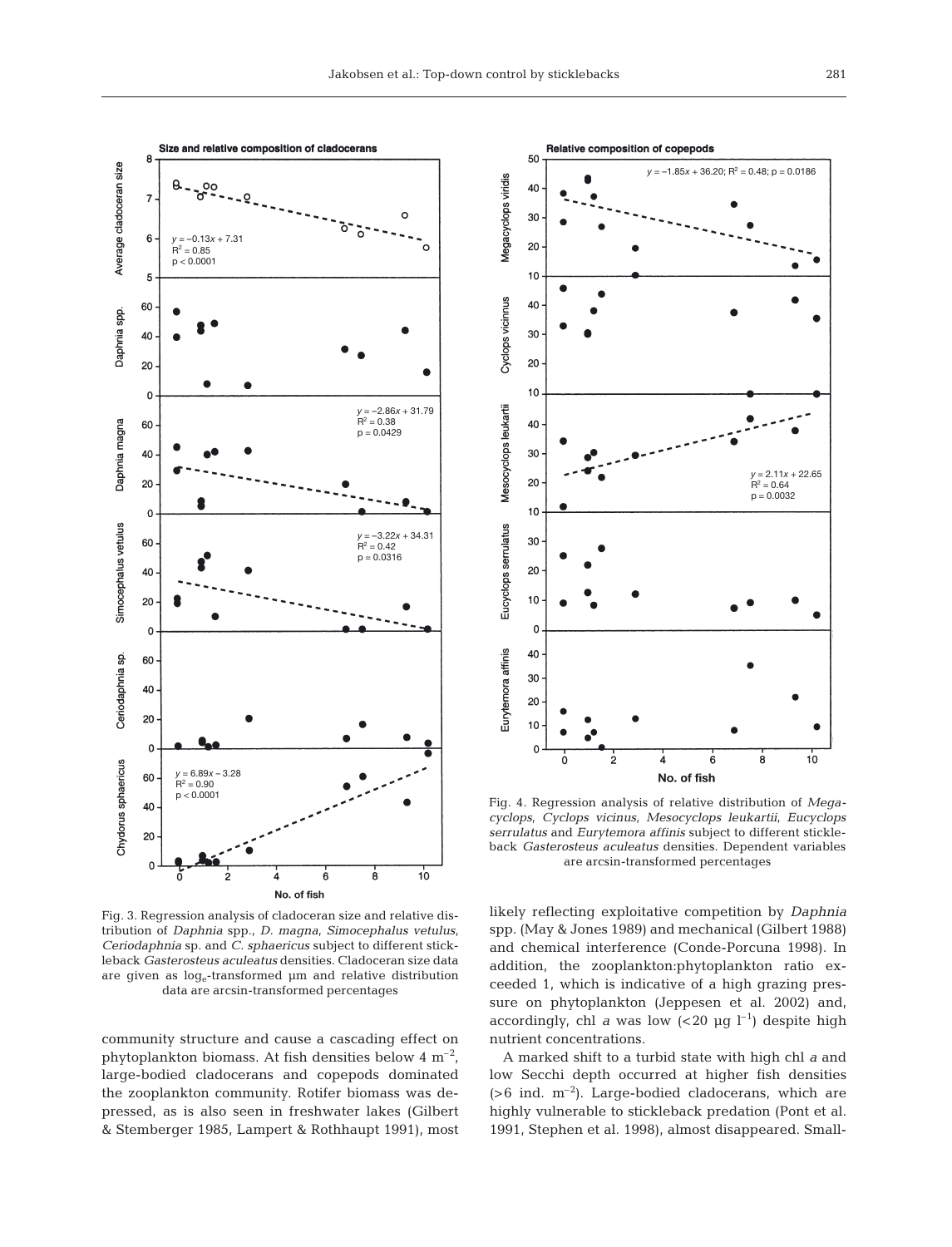

Fig. 5. Regression analysis of relative distribution of different stages of copepods subject to different stickleback *Gasterosteus aculeatus densities, based on abundance* ( $\bullet$ ) and biomass (S). Dependent variables are arcsin-transformed percentages

bodied cladocerans increased in abundance, but it was the rotifers and cyclopoid copepods that dominated the zooplankton community. Although data were insufficient to distinguish between linear and threshold effects of fish density, due to low replication and the absence of intermediate fish densities, a shift from a clear to a turbid state occurred at 4 to 6 sticklebacks  $m^{-2}$ .

Major changes also occurred at species and genus level. Large-bodied cladocerans such as *Daphnia magna, D. pulex*, *D. hyalina*, *D. galeata*, and *Simocephalus vetulus* dominated the cladoceran community at low fish density. At intermediate fish density, the smaller *Ceriodaphnia* sp. contributed substantially to the biomass, while *C. sphaericus* dominated at high fish density. A similar cladoceran community structure and response to increasing stickleback abundance occurred in oligohaline marshes and pools in the Camargue (southern France) (Pont et al. 1991). *D. magna, S. vetulus* and *Ceriodaphnia* sp. are among the few commonly found species or genera in subsaline and hyposaline (classification by Hammer 1986) waters on most continents (Frey 1993, Timms 1993, Boronat et al. 2001); they all belong to the group of hyperosmotic regulators at low salinities (Aladin & Potts 1995). *Bosmina* spp., which often dominates the pelagial cladoceran community in freshwater lakes exhibiting high fish-predation pressure, was not important in the enclosures with intermediate to high fish densities, most likely due to higher sensitivity to saline conditions (Jeppesen et al. 1994), although *B. longirostris* occurs at salinities as high as 6 psu in the Baltic Sea (Hofmann 1987). Instead, the cosmopolitan species *C. sphaericus*, which is well adapted to brackish water (Frey 1993, Timms 1993, Amsinck et al. unpubl.), becomes dominant. In the Baltic Sea, this species occurs at salinities at high as 10.5 (Hofmann 1987), and 8 to 10 in several other studies of thalassic saline water bodies (Aladin & Potts 1995).

The copepod community also seemed to be affected by size-selective predation by sticklebacks. The largebodied *Megacyclops viridis* was more abundant at lowthan at high fish densities, while *Mesocyclops leukartii* increased with fish density. *Eurytemora affinis* occasionally occurred at high fish densities. However, *Cyclops vicinus* seemed unaffected by fish presence and constituted a substantial part of the copepod community along the fish gradient. It may seem surprising that the small stages of copepod nauplii dominated at low fish-predation levels, while the much larger, advanced stages dominated at higher levels. This may reflect the fact that large-bodied cladocerans dominating at low fish densities are powerful competitors with the advanced copepod stages, both directly for the same food resources, but also indirectly because the large-bodied cladocerans depress the prey (rotifers, ciliates) of the potentially predatory-advanced cyclopoid stages. By contrast, the much higher food abundance at high fish densities favours the advanced stages of cyclopoids, which in turn may negatively affect the nauplii through



Fig. 6. Regression analysis of relative distribution of *Keratella* sp., *Brachionus* sp., *Polyarthra* sp. and *Filinia* sp. subject to different stickleback *Gasterosteus aculeatus* densities. Dependent variables are arcsin-transformed percentages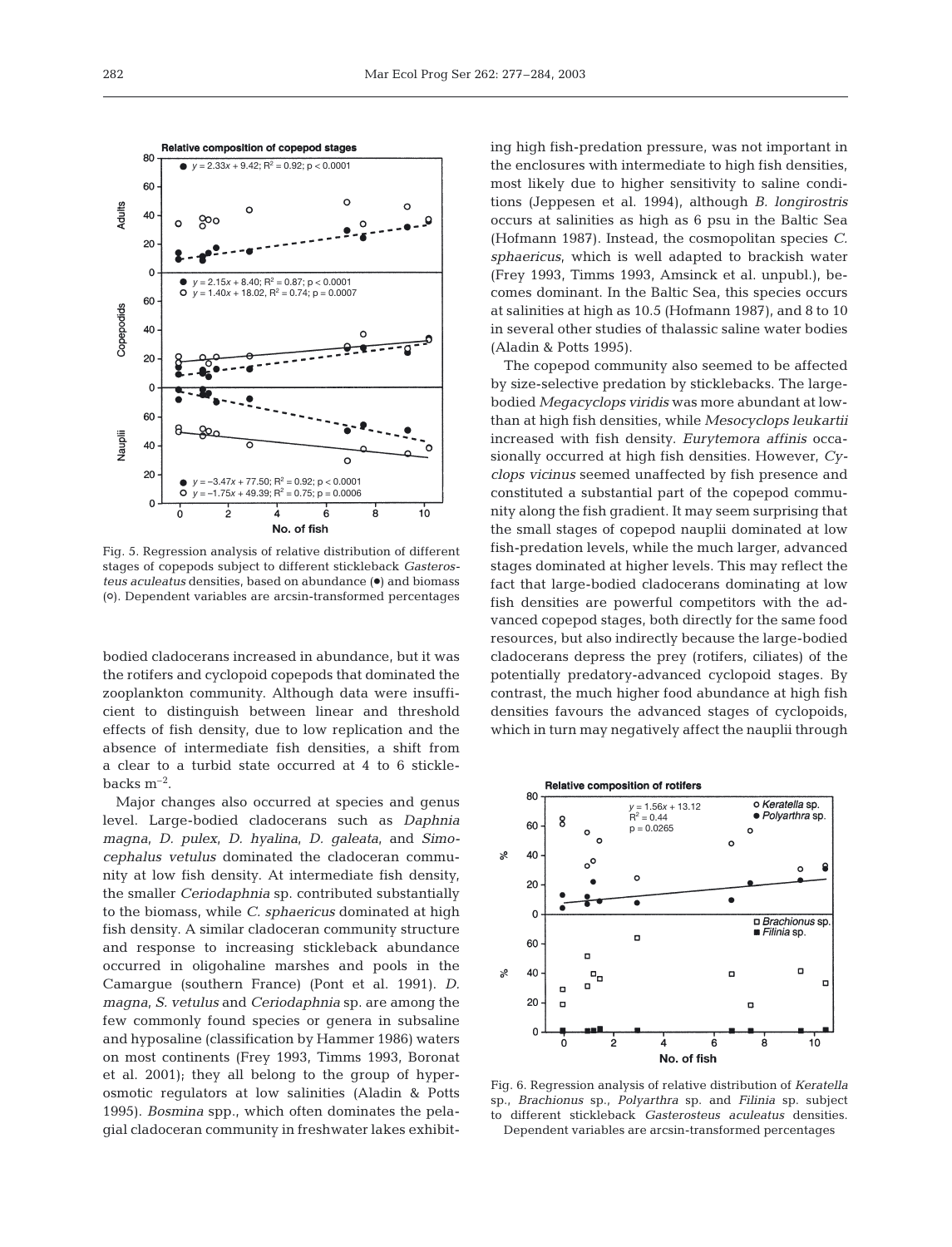cannibalism. *E. affinis*, which usually dominates the copepod community in North European brackish lakes at salinities of 1 to 8 psu (Heerkloss et al. 1991, Jeppesen et al. 1994, Moss 1994), only occasionally became abundant, and even then only in a few enclosures, despite it being added to all enclosures at the onset of the experiment. While a clear, and most likely indirect, effect of fish density on the abundance of rotifers occurred, the relative abundance of the different species showed no clear trend along the fish density gradient. During most of the summer, *Keratella* spp. and *Brachionus* spp., which are typically most frequently abundant under sub-haline conditions (Heerkloss et al. 1991), dominated the rotifer community.

Shifts in the zooplankton community structure at threshold fish densities have occurred in several freshwater lakes. For example, when 0+ yellow perch *Perca fluviatilis* exceeded 1.4 ind.  $m^{-2}$ , the *Daphnia pulex* population collapsed in Lake Oneida (Mills et al. 1987). Similarly, zooplankton abundance was severely reduced in a set of enclosures above a critical fish biomass of 5  $\sigma$  m<sup>-2</sup> (McQueen & Post 1988). However, the fish threshold-density or -biomass is by no means fixed, but varies with trophic state and, thus, with the abundance of food available to predatory zooplankton (Jeppesen et al. 2003). It is difficult to apply findings from enclosure studies to whole-lake ecosystems, because interactions may be stronger in enclosures due to the lack of escape opportunities for prey zooplankton. This may be counterbalanced by increased zooplankton survival due to access to alternative food sources, including periphytes, detritus and bacteria growing on the enclosure walls. The sustained high zooplankton:phytoplankton ratio in low-fish density enclosures supports this view. However, in coastal brackish lakes, zooplankton also often have access to numerous periphyton-covered surfaces and to sediment epipelon, and the shallow depth of the lakes leads to abundant submerged plants, even when the lakes are in a turbid state (in contrast to freshwater lakes) (Jeppesen et al. 1997b). Sticklebacks are usually abundant in north European brackish lakes (Pont et al. 1993, Jeppesen et al. 1994, Moss 1994). Natural densities of sticklebacks in tidal salt-marsh pools can be as high as 35 (Castonguay & FitzGerald 1990) and 20 sticklebacks m–2 (Worgan & FitzGerald 1981), whereas Williams & Delbeek (1989) found 25 sticklebacks  $m^{-2}$  in an estuary. Therefore, our density of 4 to 6 sticklebacks  $m^{-2}$  which leads to the shift to a turbid state is surpassed in many brackish lakes and lagoons. This allows us to conclude that sticklebacks may be an important contribution to the typically low zooplankton:phytoplankton ratio found in eutrophic brackish lakes (Jeppesen et al. 1994). Our results provide experimental support for the empirically based conclusion of

high predator control of zooplankton and the consequently high phytoplankton biomass in such environments (Jeppesen et al. 1994, 1997b). However, our results also show that when salinity is low, *Daphnia* spp. will be abundant, and a clearwater state is likely to occur (even at high nutrient concentrations) when fish density declines below a certain level (4 to 6 sticklebacks  $m^{-2}$  in our study).

*Acknowledgements.* We thank L. Skov Hansen, L. Nørgaard and K. Thomsen for nutrient analyses, and the rest of the staff at the National Environmental Research Institute, Silkeborg, for technical assistance. We are grateful to K. Richardson for valuable comments on an earlier version of the manuscript. Furthermore, we wish to thank R. L. Burks, Thomas Davidson, L. Schreiber and A. M. Poulsen for editorial assistance.

### LITERATURE CITED

- Aaser HF, Jeppesen E, Søndergaard M (1995) Seasonal dynamics of the mysid *Neomysis integer* and its predation on the copepod *Eurytemora affinis* in a shallow hypertrophic brackish lake. Mar Ecol Prog Ser 127:47–56
- Aladin NV, Potts WTW (1995) Osmoregulatory capacity of Cladocera. J Comp Physiol B 164:671–683
- Boronat L, Miracle ML, Armengol X (2001) Cladoceran assemblages in a mineralization gradient. Hydrobiologia 442: 75–88
- Brooks JL, Dodson SI (1965) Predation, body size, and composition of plankton. Science 150:28–35
- Carpenter SR, Kitchell JF, Hodgson JR, Cochran PA and 6 others (1987) Regulation of lake primary productivity by food web structure. Ecology 68:1863–1876
- Castonguay M, FitzGerald GJ (1990) The ecology of the calanoid copepod *Eurytemora affinis* in salt marsh tide pools. Hydrobiologia 202:125–133
- Conde-Porcuna J (1998) Chemical interference by *Daphnia* on *Keratella*: a life table experiment. J Plankton Res 20: 1637–1644
- Frey DG (1993) The penetration of cladocerans into saline waters. Hydrobiologia 267:233–248
- Gilbert JJ (1988) Suppression of rotifer populations by *Daphnia*: a review of the evidence, the mechanisms, and the effects on zooplankton community structure. Limnol Oceanogr 33:1286–1303
- Gilbert JJ, Stemberger RS (1985) Control of *Keratella* populations by interference competition from *Daphnia*. Limnol Oceanogr 330:180–188
- Gliwicz ZM (1990) Why do cladocerans fail to control algal blooms? Hydrobiologia 200/201:83–97
- Haaner J, Rodhe J (2000) Mussel *Mytilus edulis* (L.) filtering of Baltic Sea outflow through the Oresund — an example of a natural large-scale ecosystem restoration. J Shellfish Res 19:413–441
- Hammer UT (1986) Saline lake ecosystems of the world. Dr W. Junk Publishers, Dordrecht
- Hansen AM, Jeppesen E, Bosselman S, Andersen P (1992) Zooplankton i søer — metoder og artslister. Miljøprojekt 205, Miljøministeriet, Copenhagen
- Hansson S, Larsson U, Johansson S (1990) Selective predation by herring and mysids, and zooplankton community